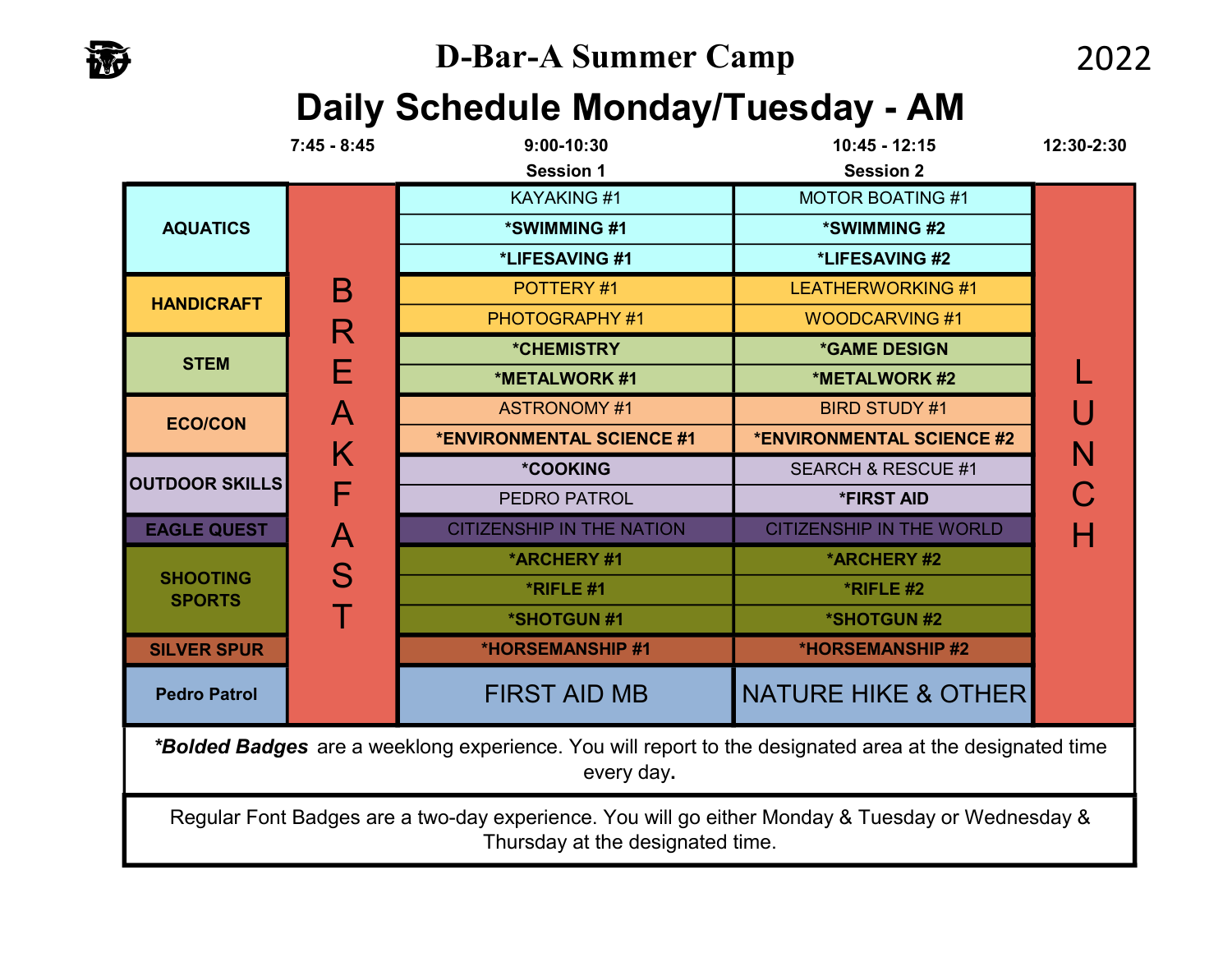

## Daily Schedule Wednesday/Thursday - AM

|                                                                                                                                      | $7:00 - 8:45$             | $9:00-10:30$<br><b>Session 1</b>                                    | $10:45 - 12:15$<br><b>Session 2</b> | 12:30-2:30 |
|--------------------------------------------------------------------------------------------------------------------------------------|---------------------------|---------------------------------------------------------------------|-------------------------------------|------------|
| <b>AQUATICS</b>                                                                                                                      |                           | <b>KAYAKING#2</b>                                                   | <b>MOTOR BOATING #2</b>             |            |
|                                                                                                                                      |                           | *SWIMMING #1                                                        | *SWIMMING #2                        |            |
|                                                                                                                                      | Β<br>R                    | *LIFESAVING #1                                                      | *LIFESAVING #2                      |            |
| <b>HANDICRAFT</b>                                                                                                                    |                           | POTTERY#2                                                           | <b>LEATHERWORKING #2</b>            |            |
|                                                                                                                                      |                           | <b>PHOTOGRAPHY #2</b>                                               | <b>WOODCARVING#2</b>                |            |
| <b>STEM</b>                                                                                                                          |                           | *CHEMISTRY                                                          | <b>*GAME DESIGN</b>                 |            |
|                                                                                                                                      | Е                         | *METALWORK #1                                                       | *METALWORK #2                       |            |
| <b>ECO/CON</b>                                                                                                                       | $\boldsymbol{\mathsf{A}}$ | <b>ASTRONOMY #1</b>                                                 | <b>BIRD STUDY #1</b>                |            |
|                                                                                                                                      | K                         | *ENVIRONMENTAL SCIENCE #1                                           | *ENVIRONMENTAL SCIENCE #2           | N          |
| <b>OUTDOOR SKILLS</b>                                                                                                                |                           | <b>*COOKING</b>                                                     | <b>SEARCH &amp; RESCUE #2</b>       |            |
|                                                                                                                                      | F                         | PEDRO PATROL                                                        | <b>*FIRST AID</b>                   |            |
| <b>EAGLE QUEST</b>                                                                                                                   | $\boldsymbol{\mathsf{A}}$ | <b>EMERGENCY PREPAREDNESS</b>                                       | <b>COMMUNICATION</b>                |            |
|                                                                                                                                      | S                         | *ARCHERY#1                                                          | *ARCHERY #2                         |            |
| <b>SHOOTING</b><br><b>SPORTS</b>                                                                                                     |                           | *RIFLE #1                                                           | *RIFLE #2                           |            |
|                                                                                                                                      |                           | *SHOTGUN #1                                                         | <b>*SHOTGUN#2</b>                   |            |
| <b>SILVER SPUR</b>                                                                                                                   |                           | <b>*HORSEMANSHIP #1</b>                                             | *HORSEMANSHIP #2                    |            |
| <b>Pedro Patrol</b>                                                                                                                  |                           | <b>5 MILE HIKE - WEDNESDAY</b><br><b>SERVICE PROJECT - THURSDAY</b> | <b>CLOSED</b>                       |            |
| <b>Bolded Badges</b> are a weeklong experience. You will report to the designated area at the designated time every<br>day.          |                           |                                                                     |                                     |            |
| Regular Font Badges are a two-day experience. You will go either Monday & Tuesday or Wednesday &<br>Thursday at the designated time. |                           |                                                                     |                                     |            |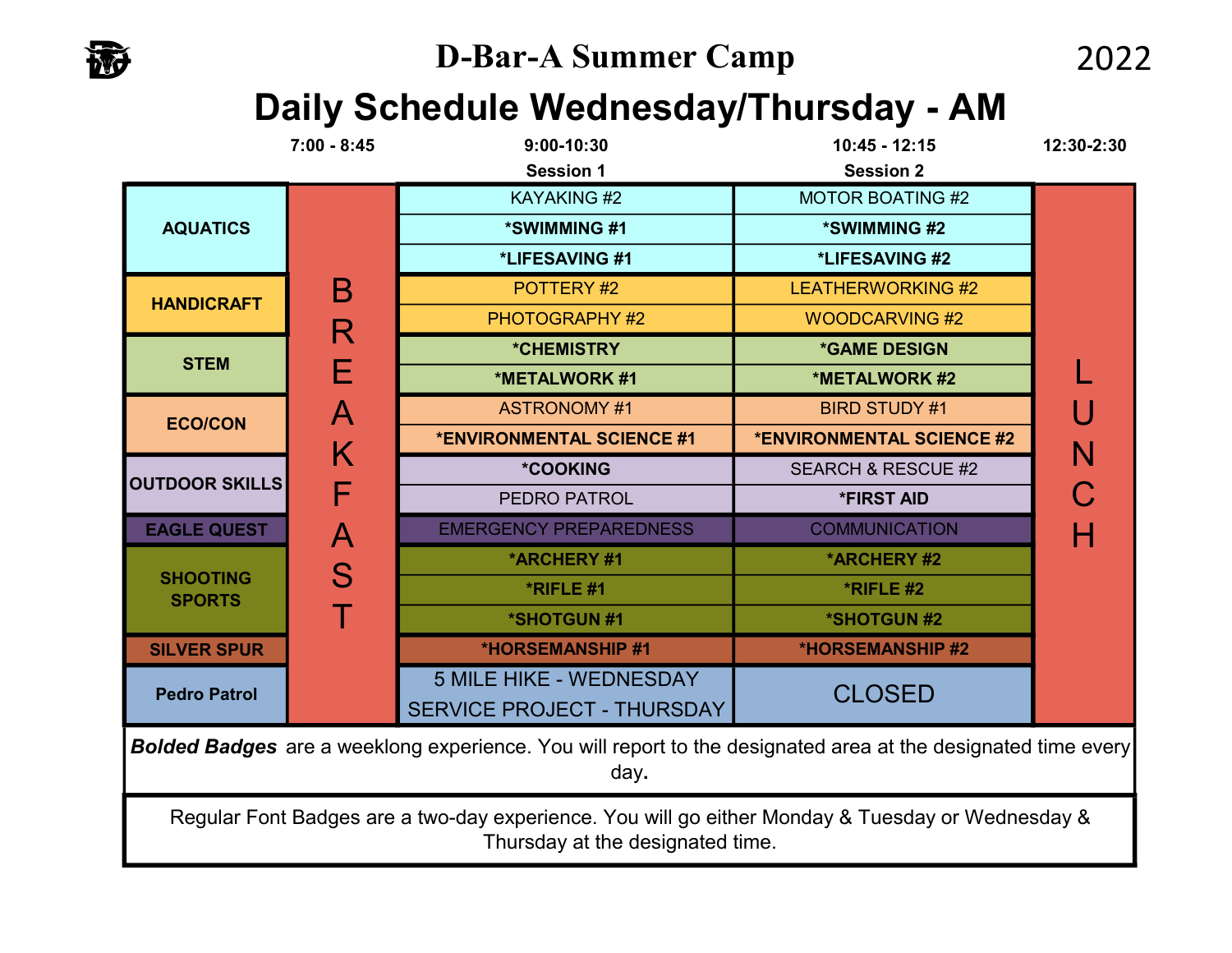# Daily Schedule Monday/Tuesday - PM

|                                                                                                                                      | 12:30-2:30 | 2:30-4:00                    | 4:15-5:45                       | 6:00-7:00           |   |
|--------------------------------------------------------------------------------------------------------------------------------------|------------|------------------------------|---------------------------------|---------------------|---|
|                                                                                                                                      |            | <b>Session 3</b>             | <b>Session 4</b>                |                     |   |
|                                                                                                                                      |            | <b>OPEN BOATING</b>          | <b>OPEN BOATING</b>             |                     |   |
| <b>AQUATICS</b>                                                                                                                      |            | <b>OPEN SWIM</b>             | <b>OPEN SWIM</b>                |                     |   |
|                                                                                                                                      |            | <b>SMALL BOAT SAILING #1</b> | <b>CANOEING#1</b>               |                     |   |
| <b>HANDICRAFT</b>                                                                                                                    |            | <b>OPEN PROGRAM</b>          | <b>OPEN PROGRAM</b>             |                     |   |
|                                                                                                                                      |            | <b>OPEN PROGRAM</b>          | <b>OPEN PROGRAM</b>             |                     |   |
| <b>STEM</b>                                                                                                                          |            | <b>*ROBOTICS</b>             | *MODEL DESIGN AND BUILDING      |                     |   |
|                                                                                                                                      |            | <b>*RANCH HAND</b>           | *METALWORK #3                   |                     |   |
|                                                                                                                                      |            | <b>MAMMAL STUDY #1</b>       | SOIL & WATER CONS. #1           |                     |   |
| <b>ECO/CON</b>                                                                                                                       | N<br>Н     | <b>OPEN PROGRAM</b>          | <b>OPEN PROGRAM</b>             | N                   |   |
| <b>OUTDOOR SKILLS</b>                                                                                                                |            | <b>OPEN PROGRAM</b>          | <b>OPEN PROGRAM</b>             | N                   |   |
|                                                                                                                                      |            | <b>OPEN PROGRAM</b>          | <b>OPEN PROGRAM</b>             | Е                   |   |
| <b>EAGLE QUEST</b>                                                                                                                   |            | <b>AREA CLOSED</b>           | <b>AREA CLOSED</b>              |                     |   |
|                                                                                                                                      |            |                              | <b>OPEN ARCHERY</b>             | <b>OPEN ARCHERY</b> | R |
| <b>SHOOTING</b><br><b>SPORTS</b>                                                                                                     |            | <b>OPEN RIFLE</b>            | <b>OPEN RIFLE</b>               |                     |   |
|                                                                                                                                      |            | <b>OPEN SHOTGUN</b>          | <b>OPEN SHOTGUN</b>             |                     |   |
| <b>SILVER SPUR</b>                                                                                                                   |            | *HORSEMANSHIP #3             | <b>CORRAL RIDES/TRAIL RIDES</b> |                     |   |
| <b>Pedro Patrol</b>                                                                                                                  |            | <b>SWIMMING</b>              | <b>SHARPS/FIRES - MON</b>       |                     |   |
|                                                                                                                                      |            |                              | <b>HORSE PROGRAM - TUES</b>     |                     |   |
| <b>Bolded Badges</b> are a weeklong experience. You will report to the designated area at the designated time every<br>day.          |            |                              |                                 |                     |   |
| Regular Font Badges are a two-day experience. You will go either Monday & Tuesday or Wednesday &<br>Thursday at the designated time. |            |                              |                                 |                     |   |